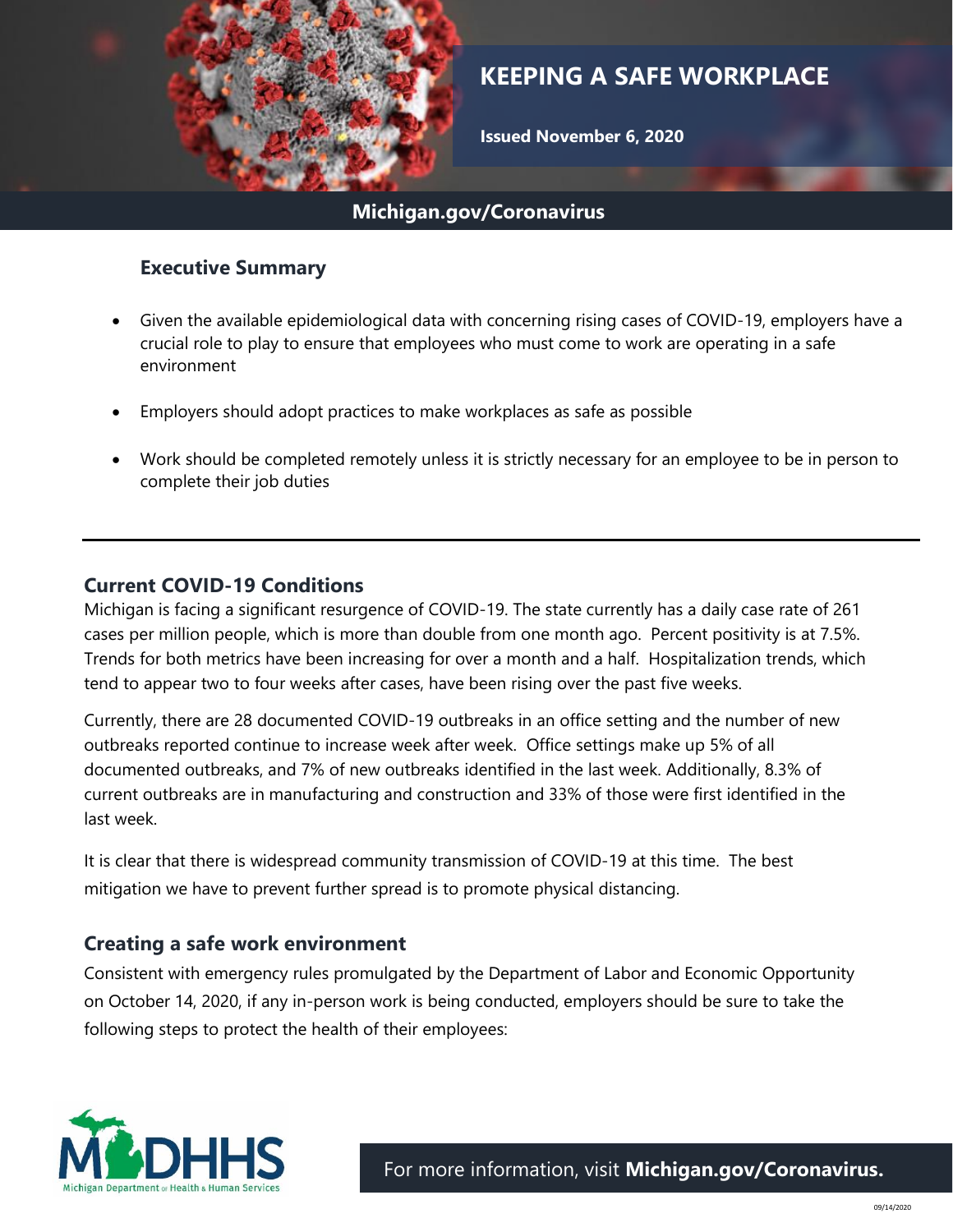- **EXTER 44 COVID preparedness plan** Employers should develop and implement a written plan to prevent employee exposure to COVID-19. This should include exposure determination and detail the measures the employer will implement to reduce employee exposure
- **Establish clear workplace procedures -** Employers should identify a workplace COVID-19 coordinator, mandate face coverings, ensure appropriate access to personal protective equipment (where necessary), and train employees on new procedures (e.g., to facilitate physical distancing)
- **Conduct daily self-screening of staff working in person** Employers should conduct daily health evaluations that include assessment for the symptoms of COVID-19, and exclude from inperson work any symptomatic staff
- **Extrengthen workplace cleaning and disinfection procedures** Employers should take every opportunity to clean and disinfect facilities as frequently as possible, and enhanced cleaning should be performed if a sick employee is suspected or confirmed to have COVID-19
- **Collaborate with Local Health Departments**  If employees contract COVID-19, Local Health Departments will conduct contact tracing. Employees should work closely with their Local Health Departments to ensure that all potentially affected employees are made aware of their exposure

## **Work from home when possible**

The responsibility to maintain a safe workplace is paramount, and strongly suggests that employers should allow their employees to work from home if possible. In order to minimize the presence of individuals gathered in work settings where COVID-19 may spread, employers should only permit in-person work when attendance is strictly required to perform job duties.

A "strict requirement" for in-person work means that a worker is unable to physically complete required job tasks from a remote setting (e.g., like a food service or auto assembly worker, or a job involving protected data that cannot be accessed remotely). It should not be construed as permitting in-person work solely because working remotely may result in decreased productivity or efficiency (i.e., because an employee may be more effective / efficient in person) or because of there may be additional costs related to performing work remotely (i.e., costs for equipment like laptops, VPNs, software licenses).<sup>1</sup>

A steady rise in epidemic spread, including positive cases and hospitalizations, constitutes a serious threat to public health, including to employees in the workplace. In order to restore the safety of

 $1$  Given the unique local character of school governance and the school-specific infection control plans already developed by school districts and local health departments, this guidance would not supersede local decisions about virtual versus in-person schooling; a decision to move to virtual schooling should be made by school districts in conjunction with their local health departments.